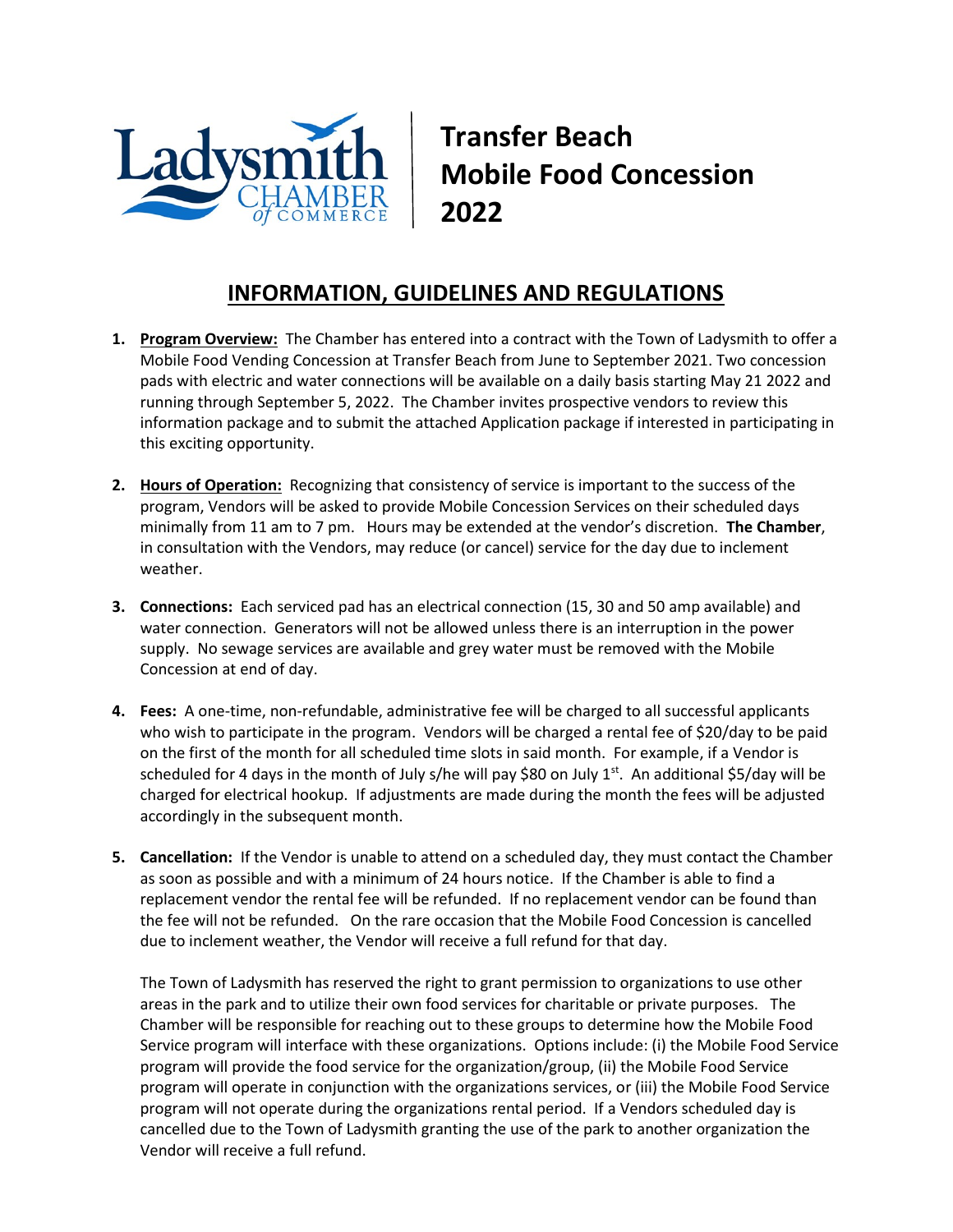- **6. Placement:** Mobile Food Concessions will be placed in one of the two locations indicated on the map attached as Schedule A. Vendors should assist one another in locating an appropriate stall and getting in and out of stalls safely. Vendors may arrive and begin setup by 9:00 am and should be in place and ready to provide service by at least 11:00 am. Vendors will remove all vehicles, garbage bins, structures etc. at end of day.
- **7. Permits and Licenses:** All Vendors will need to obtain and display any, and all permits, licenses, and/or authorizations as may be required by government agencies including but not limited to a VIHA "Permit to Operate" for mobile food vendors and any appropriate regional or municipal business licenses.
- **8. Sanitation:** The area surrounding the Mobile Food Concessions must be kept clean at all times by the Vendor. The Vendor will provide their own trash containers and empty them periodically throughout the day as needed and at the end of the day. Trash may be disposed in the dumpster located in the north parking lot.
- **9. Sales Reporting:** Vendors will be responsible for maintaining a Daily Report used to report gross sales during the term of this agreement. Monthly reports of Sales must be submitted to the Chamber.
- **10. Signage:** Vendors will limit all signage to that affixed to their vehicle. Any additional signage must be approved by the Chamber. Signage for the Mobile Concession Service will be prepared by the Chamber and placed at or near the entrance to Transfer Beach Park. Such location to be negotiated between the Chamber and the Town of Ladysmith.
- **11. Insurance:** The Chamber and the Town of Ladysmith assumes **no responsibility** for loss or damage to the Vendor, its property, employees or guests. The Vendor shall at its sole expense provide **Property & Liability Insurance**. A Certificate of Insurance naming the Chamber and the Town of Ladysmith as "additional insured" *must be received at the signing of this agreement.* Liability coverage must be for the minimum amount of \$2,000,000.00.
- **12. Fire & First Aid:** Each Mobile Concession must have an approved fire extinguisher and first aid kit in the truck at all times.
- **13. Alcohol:** No alcoholic beverages may be sold, served, or consumed while on the premises/grounds of Transfer Beach.
- **14. Staff:** Smoking is not allowed in the food preparation or service areas. No eating while on duty. Staff must be neat and clean, preferably in recognizable clothing, i.e. matching t-shirts or jackets.
- **15. Menu:** Vendors will provide a full menu and prices to the Chamber for approval and will not alter such menu or prices without authorization from the Chamber. The Chamber reserves the right to exclude a menu item for the Vendor based on similarity to a previously approved vendor's menu offering or for any other reason it deems appropriate.
- **16. Spirit of Cooperation:** The Mobile Food Concession is a new service provided by the Chamber and it's participating vendors. We encourage and hope for a spirit of cooperation and flexibility between the Chamber and the participating Vendors, and between the Vendor's themselves as we work out the kinks in this program and find best practises that will make this proposition successful, profitable, fair and enjoyable for all.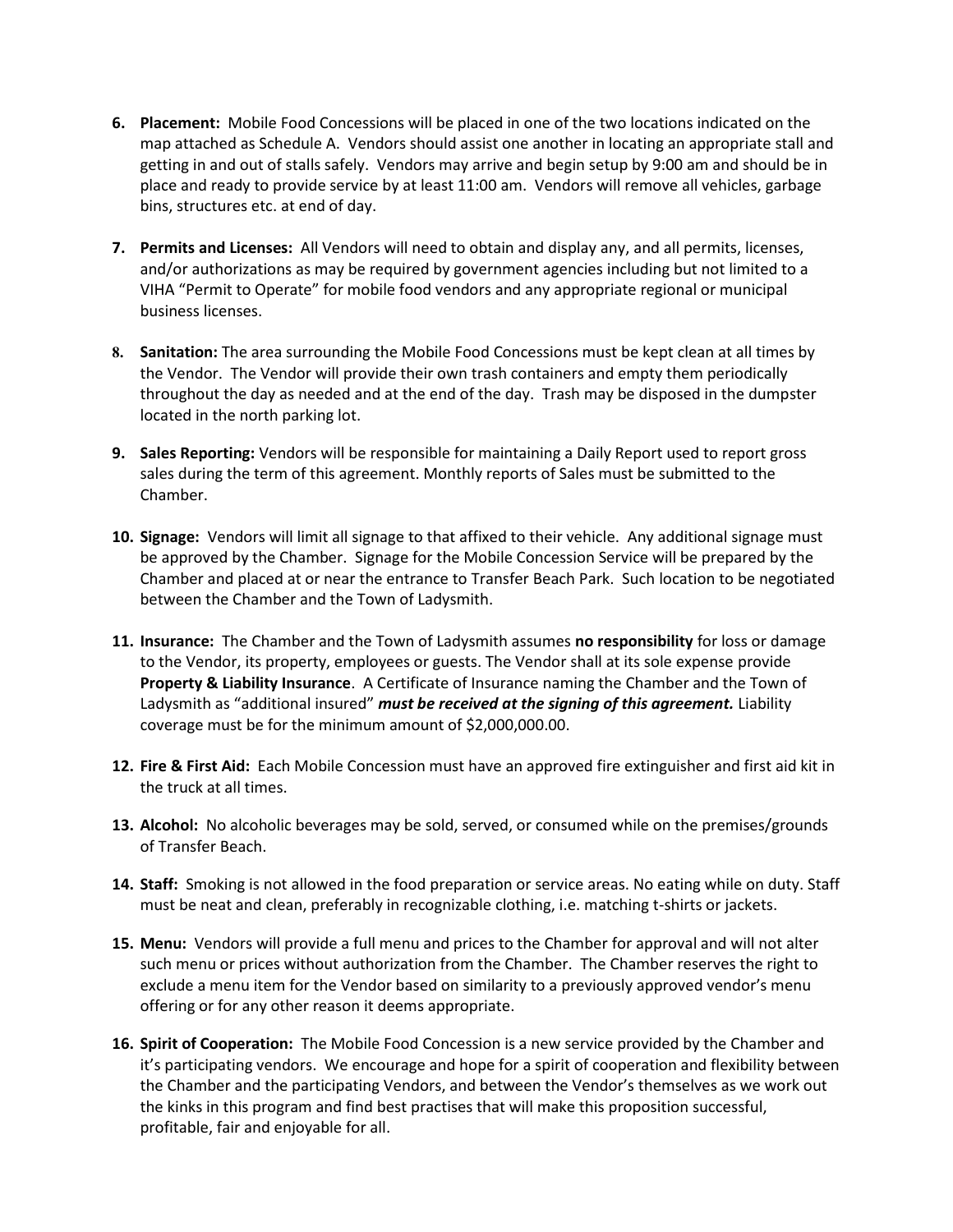## **17. Code of Conduct:**

The primary purpose of this Code of Conduct is to ensure that the Transfer Beach Mobile Food Concession is enjoyable and safe for all participating Vendors and the public. In establishing polished and professional operating procedures we will build a strong reputation, and customer base that will maximize our potential profits while providing a valued and popular addition to beautiful Transfer Beach Park.

As a Vendor in the Transfer Beach Mobile Food Concession, I/we will:

- 1. Ensure that me and my staff conduct ourselves in a courteous and respectful manner towards our patrons, other participating vendors and other park users.
- 2. Work collaboratively with the Chamber and other vendors to make the Mobile Food Concession a successful and profitable venture for all.
- 3. Refrain from any behaviour that interferes with the working/selling opportunities of other vendors.
- 4. Refrain from using language which is offensive, threatening or intimidating to others.
- 5. Not participate in the Mobile Food Concession under the influence of alcohol or nonprescription drugs.
- 6. Operate vehicles or equipment in a safe and responsible manner.
- 7. Respect and adhere to the Guidelines and Regulations as set out by the Ladysmith Chamber of Commerce in this document.

Report of failure to comply with any component of this Code of Conduct or the Guidelines and Regulations will be investigated by the Chamber. Violations of the Code of Conduct or the Guidelines and Regulations will result in the Chamber taking disciplinary action appropriate to the severity of the violation. Such actions may include verbal and written warnings and/or suspension or expulsion from the Mobile Food Concession program.

**18. Contact Information:** If you have any questions about this information or need more details regarding the Mobile Food Concession please do not hesitate to contact Jacquie Chellew, Interim Executive Director of the Ladysmith Chamber of Commerce at (250) 245-2112 or by email at admin@ladysmithcofc.com.